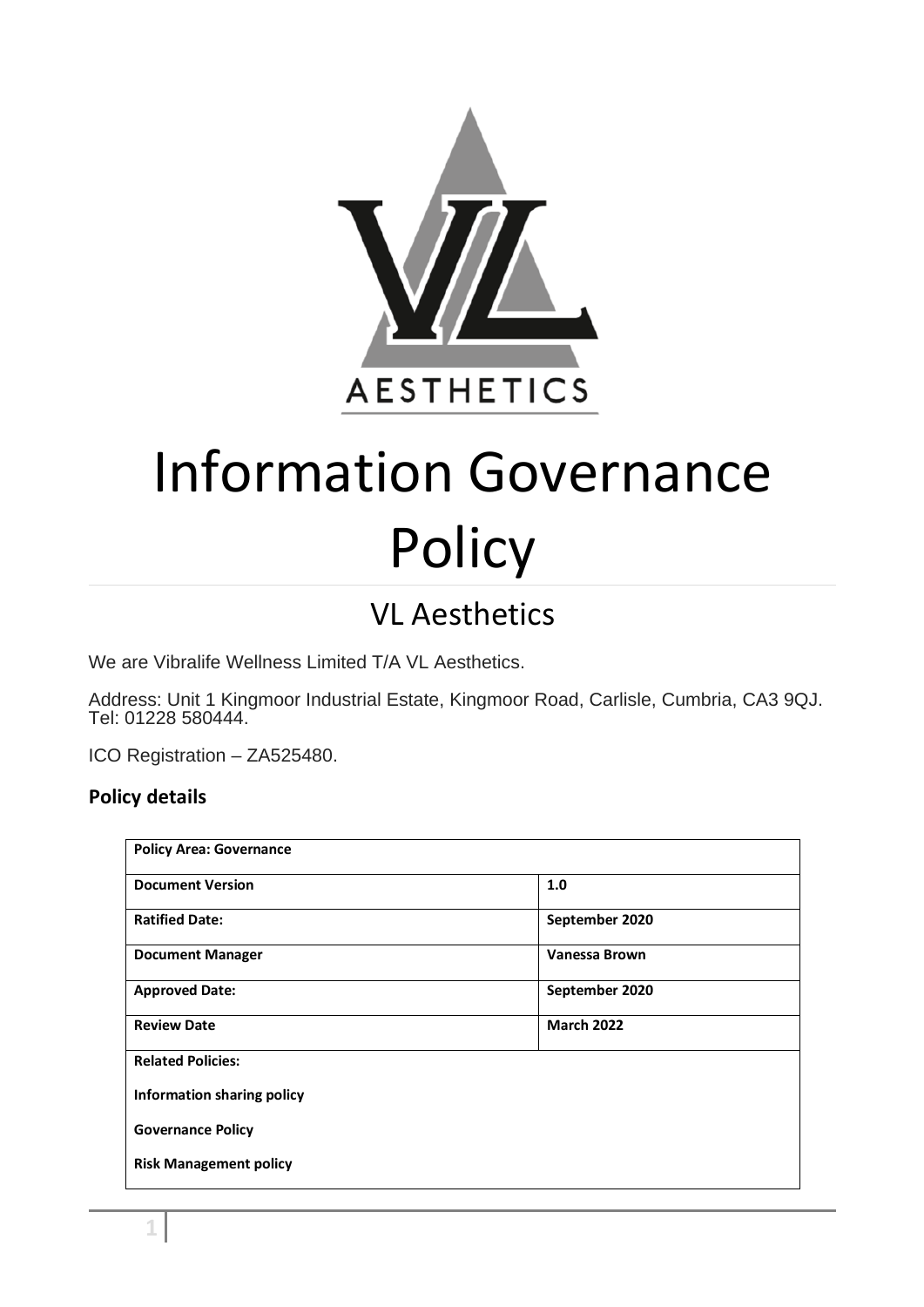#### **Information Governance Policy** 2020

#### **Contents**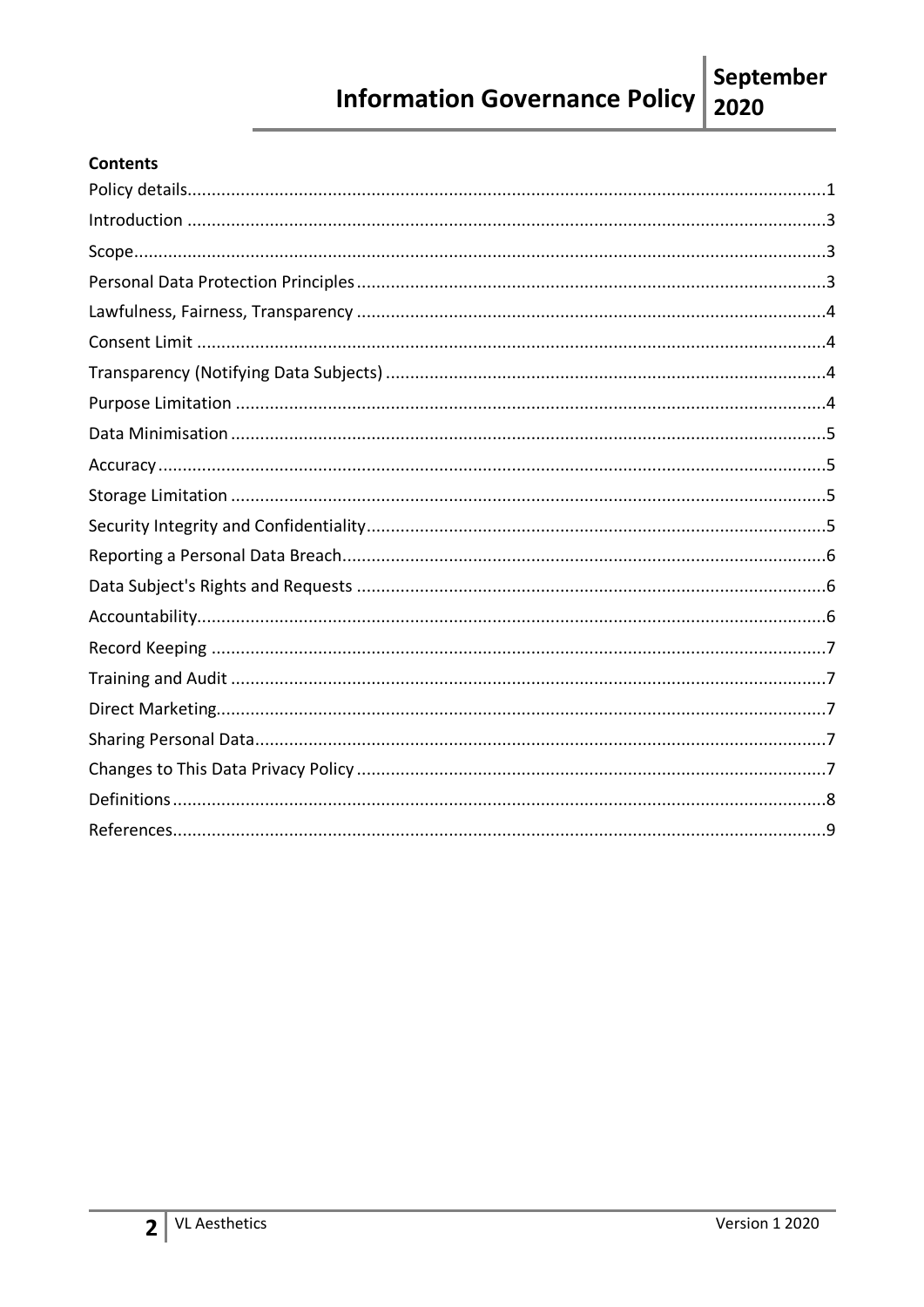#### **Introduction**

This policy complies with the General Data Protection Regulation (GDPR), Data Protection Act and the Privacy and Electronic Communications Regulations. It explains how VL Aesthetics handles the Personal Data of patients, employees and suppliers. This policy is relevant to all personal Data that is processed regardless of the way it is stored. The policy also relates to data of past or present employees, workers, clients or supplier contacts, website users or any other Data Subject.

This policy applies to all staff.

This policy sets out what VL Aesthetics expectations, so that the company is compliant with applicable law. Your compliance with this policy is mandatory. Any breach of this policy may result in disciplinary action.

#### **Scope**

By correctly and lawfully processing personal data we will preserve confidence in our clients and suppliers. Protecting the confidentiality and integrity of personal data is an important responsibility that we take seriously at all times. The Manager is responsible for ensuring activity in the clinic complies with this policy and that there are appropriate practices, processes, controls and training in place to ensure such compliance.

#### **Personal Data Protection Principles**

VL Aesthetics complies with the principles relating to processing personal data. The principles set out in the GDPR require Personal Data to be:

- a. Managed lawfully, fairly and in a transparent way (Lawfulness, Fairness and Transparency).
- b. Collected only for particular, explicit and lawful purposes (Purpose Limitation).
- c. Sufficient, applicable and limited to what is necessary in relation to the reason for which it is processed (Data Minimisation).
- d. Correct and where necessary and kept up to date (Accuracy).
- e. Not kept in a form, which allows identification of individuals for longer than is necessary for the purposes for which the data is processed (Storage Limitation).
- f. Managed in a way that ensures its security and always protects it against unauthorised or unlawful processing and against accidental loss, destruction or damage (Security, Integrity and Confidentiality).
- g. Not transferred to another country without suitable safeguards being in place (Transfer Limitation).
- h. Made accessible to the individual whom the data belongs to, so that they can exercise certain rights in relation to their personal data (Data Subject's Rights and Requests).
- i. VL Aesthetics is accountable for and must be able to show compliance with the data protection principles listed above (Accountability).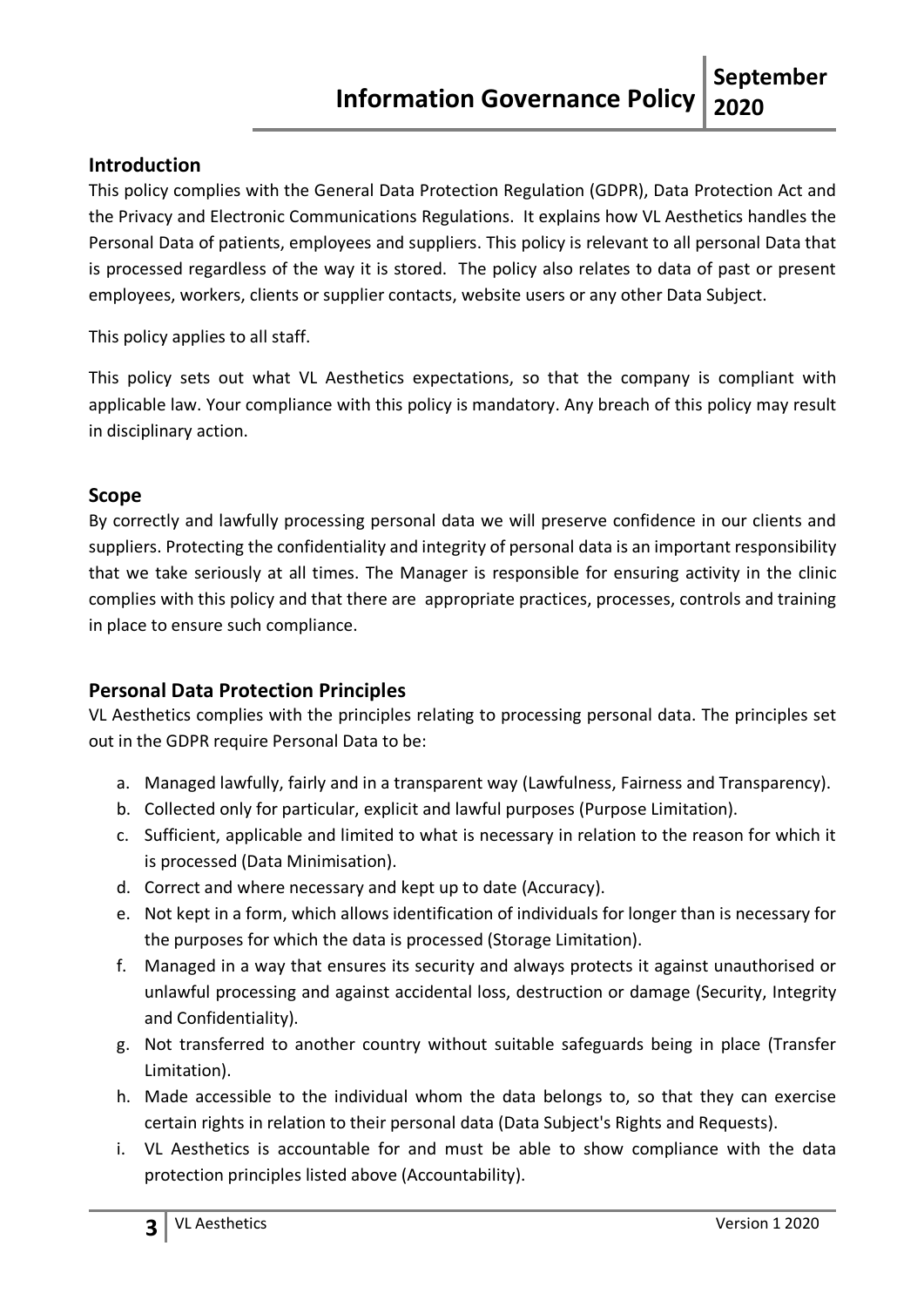#### **Lawfulness, Fairness, Transparency**

Personal data must always be processed in a lawful, fair and transparent way.

Personal data should only be collected or shared for specified purposes.

The GDPR restricts actions concerning personal data. These limitations are not intended to prevent data management but to ensure that we process personal data fairly and without adversely affecting the individual.

The GDPR allows processing for specific purposes, some of which are set out below:

- a. The individual whom the data belongs to has given his or her consent;
- b. The processing is necessary for the performance of a contract with the individual;
- c. To meet our legal compliance obligations; and
- d. To protect the individuals fundamental interests

#### **Consent Limit**

Personal data must only be processed on the basis of one or more of the lawful basis set out in the GDPR, which includes consent.

Consent for processing personal data from the individual whom the data belongs to must be indicated clearly the agreement.

Where consent is given in a document, which deals with other matters, the consent element of the documentation must be kept separate from those other matters.

Individuals must be easily able to withdraw consent to processing, at any time and withdrawal must be immediately honoured.

If personal data is used for a different and incompatible purpose, which was not disclosed when the individual first consented; consent may need to be refreshed.

#### **Transparency (Notifying Data Subjects)**

The GDPR requires the person obtaining consent to give detailed, specific information to data subjects depending on whether the information was collected directly from them or from elsewhere. Such information must be provided through suitable privacy notices or fair processing notices which must be succinct, transparent, comprehensible, easily accessible, and in clear and plain language so that a Data Subject can easily understand them.

#### **Purpose Limitation**

Personal data must be collected only for specified, explicit and legitimate purposes. It must not be further processed in any manner unsuited with those purposes.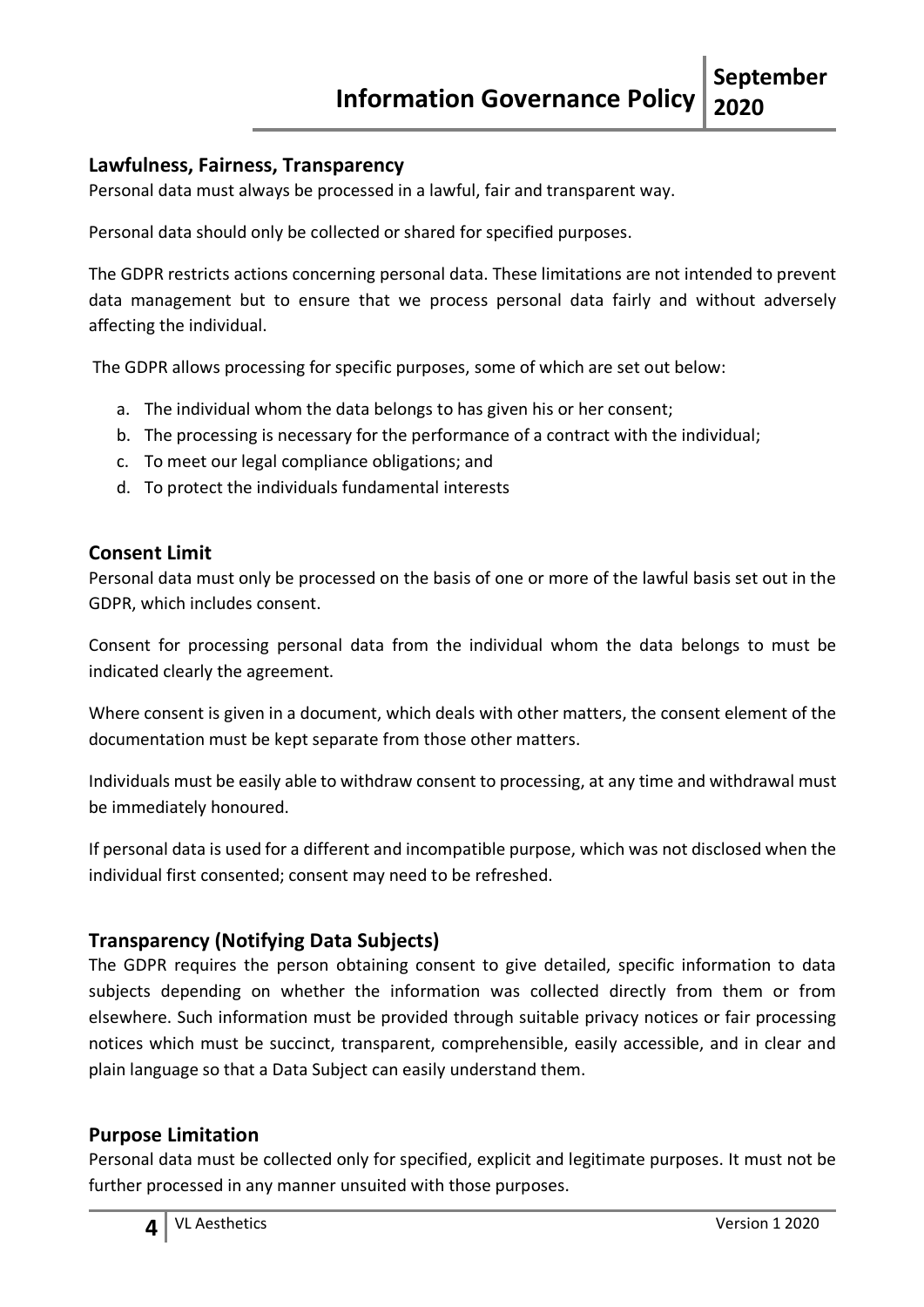Personal data cannot be used for new, different or incompatible purposes from that disclosed when it was first obtained, unless you have informed the person you have taken the data from. They must be informed of the new purposes and be consented where necessary.

#### **Data Minimisation**

Personal data must be sufficient, relevant and limited to what is necessary in relation to the purposes for which it is collected. Personal data must be processed in line with regulation data and cannot be used for any reason unrelated to what it was ascertained for.

We ensure when personal data is no longer needed for specified purposes, it is deleted or anonymised.

#### **Accuracy**

Personal Data must be accurate and kept up to date where necessary.

We ensure that the personal data we use and hold is accurate, complete, kept up to date and relevant to the purpose for which we collected it.

At the point of collection data must be checked to ensure it is correct.

We will take reasonable steps to destroy or amend inaccurate or out-of-date personal data.

#### **Storage Limitation**

Identifiable personal data must not be kept for longer than is necessary or for the purposes it was collected.

#### **Security Integrity and Confidentiality**

Personal data must be secured by appropriate technical measures against unauthorised or unlawful processing, and against accidental loss, destruction or damage.

VL Aesthetics will develop, implement and maintain safeguards appropriate to maintain data and identify risks to data management (including use of encryption). We will regularly evaluate those safeguards to ensure the security of our processing is safe.

VL Aesthetics maintains data security by protecting the confidentiality, integrity and availability of the personal data, defined as follows:

a. Confidentiality means that only authorised people and those people who have a need to know reason for accessing the information have access.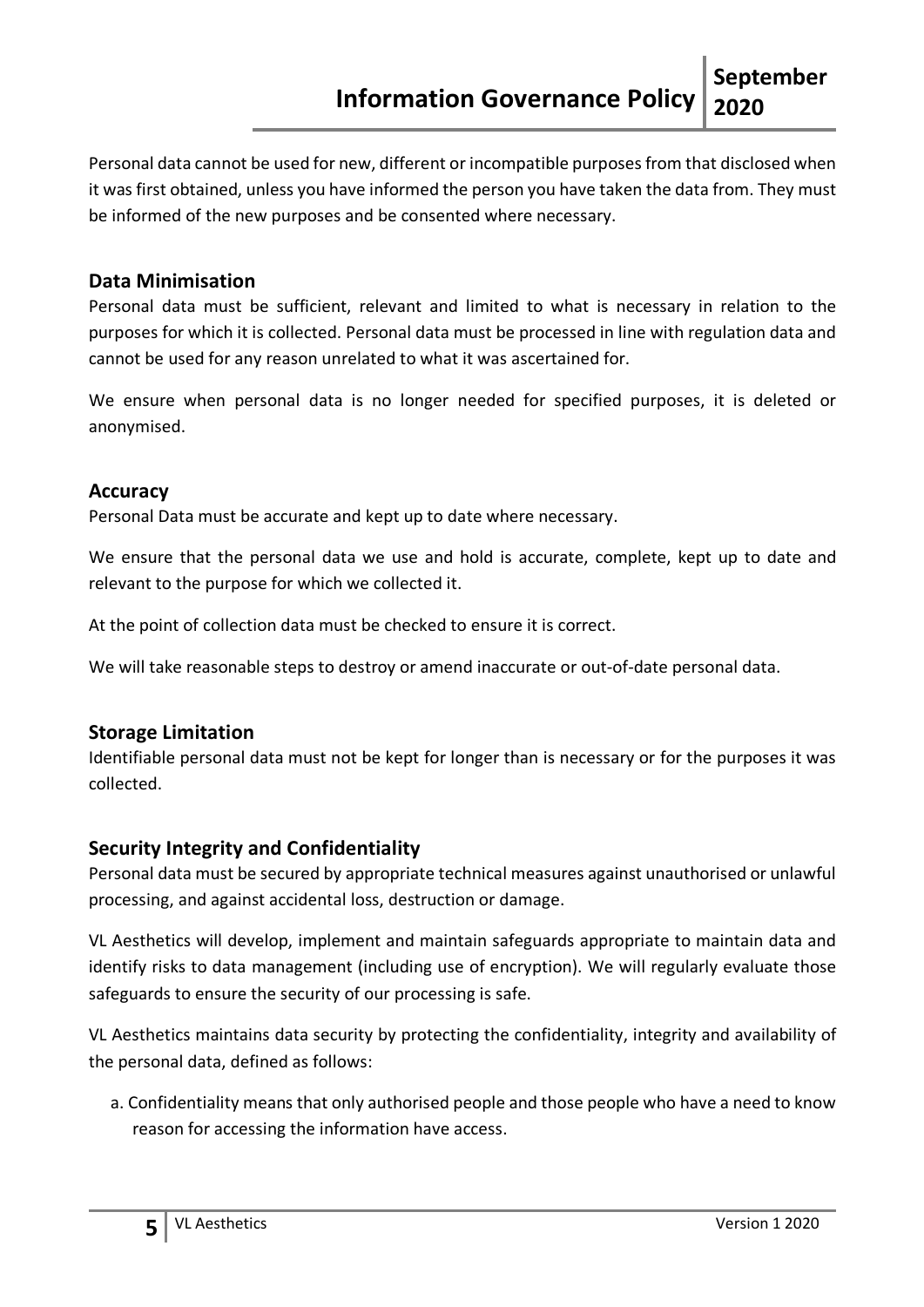- b. Integrity means that personal data is correct and suitable for the reason for which it is processed.
- c. Availability means that authorised users are able to access the personal data when they need it for authorised purposes. Staff must follow all procedures that have been put in place to maintain the security of all personal data from the point of collection to the point of destruction.

#### **Reporting a Personal Data Breach**

The GDPR requires those who have collected data to notify any personal data breaches to the applicable regulator.

#### **Do not attempt to investigate any potential personal data breach. Always contact the manager immediately and preserve all evidence relating to the potential breach.**

#### **Data Subject's Rights and Requests**

Patients have rights when it comes to how their personal data is handled. These rights include:

- a. Withdrawing their consent to processing their information at any time.
- b. Request information about the person who is processing their information.
- c. Are able to access their personal data when they need to.
- d. Prevent the use of their personal data being used for direct marketing purposes.
- e. Request that their data is deleted when it is no longer required for the purposes it was collected for.
- f. Restrict the processing of their data in specific circumstances

#### **Accountability**

VL Aesthetics has appropriate technical measures in place to ensure when data is collected it is managed in line with data protection principles.

The person collecting the data is responsible for, and must be able to demonstrate, compliance with the data protection principles.

To make sure that the person collecting the data has the knowledge and understanding of the importance of appropriately managing data, they will work in line with the policy, data protection guidelines, take consent, report any data breaches and maintain a record of training.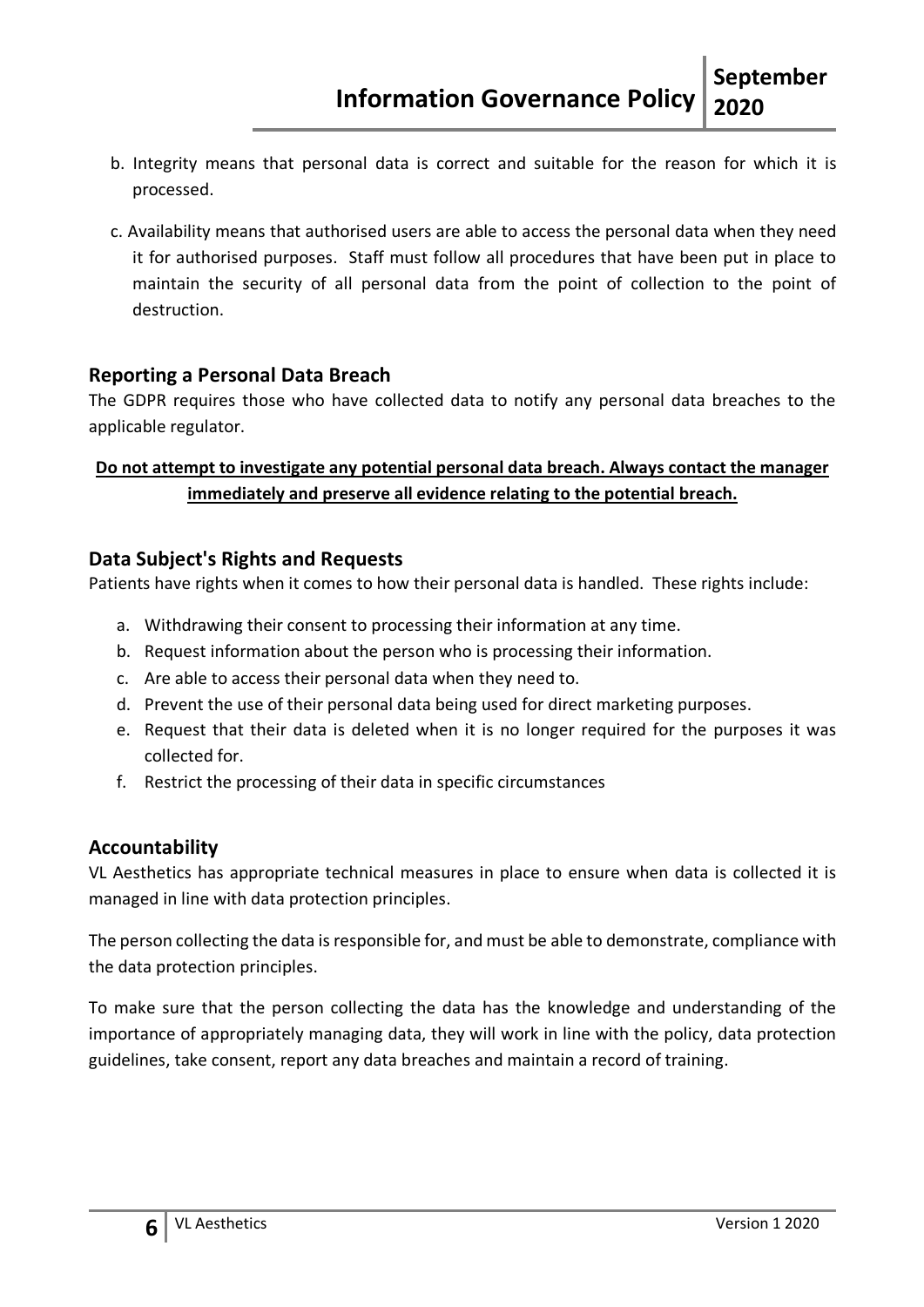#### **Record Keeping**

Records are kept in full and data is accurately reflected in the notes.

Consent is taken in accordance with GDPR and is always documented.

Records should include the person's name and contact details of the person who has recorded the data.

#### **Training and Audit**

mandatory training for data management to ensure they are aware of how to comply with data privacy laws must be completed.

Regular tests of our systems and processes to assess compliance and governance controls will take place. We do this by undertaking spot check of records, to make sure that they have the correct details within them, including consent.

#### **Direct Marketing**

At VL Aesthetics we abide by rules and privacy laws when marketing to our patients including electronic direct marketing (for example, by email, text or automated calls). The exception is when existing patients have opted out of marketing when first collecting their details. If a patient opts out at any time, their details should be hidden as soon as possible.

#### **Sharing Personal Data**

We will not share personal data with third parties unless we have consent from the individual whom the data belongs to and certain safeguards and contractual arrangements have been put in place.

Personal data we hold may be shared with another employee if the recipient is in a job that requires that information.

#### **Changes to This Data Privacy Policy**

VL Aesthetics reserve the right to modify this policy at any time without notice to you so please ensure you regularly obtain the latest copy of this policy. This policy does not supersede any applicable national data privacy laws and regulations.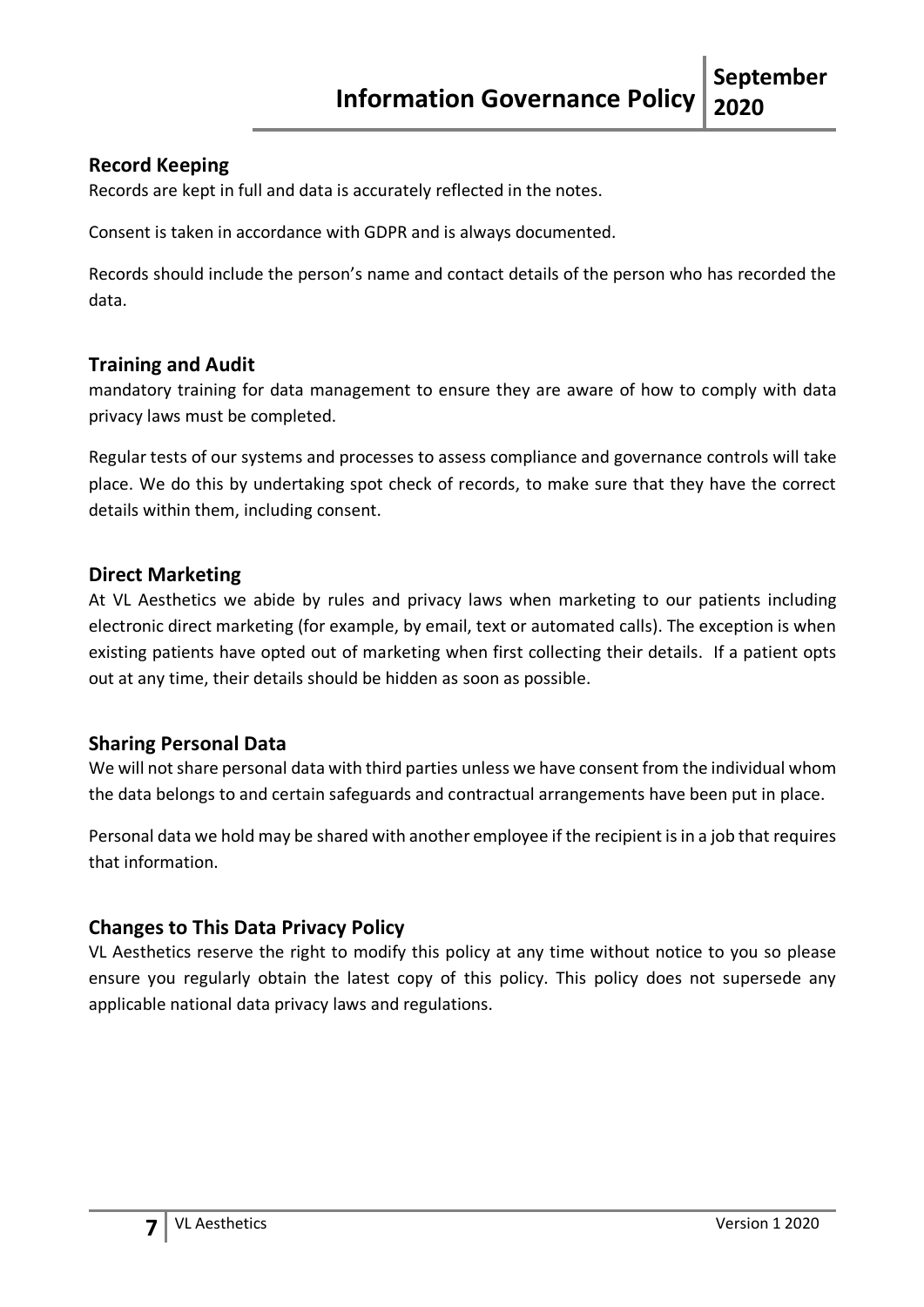### **Information Governance Policy** 2020 **2020**

#### **Definitions**

|                                                            | <b>Description</b>                                                                                                                                                                                                                                                  |
|------------------------------------------------------------|---------------------------------------------------------------------------------------------------------------------------------------------------------------------------------------------------------------------------------------------------------------------|
|                                                            |                                                                                                                                                                                                                                                                     |
| <b>Data Controller</b>                                     | The person who determines when, why and how to process<br>personal data. They are accountable for establishing practices<br>and policies in line with the GDPR.                                                                                                     |
| Data Subject                                               | An individual about whom we hold personal data about                                                                                                                                                                                                                |
| <b>Data Protection Manager</b>                             | A person appointed with responsibility for data protection<br>compliance.                                                                                                                                                                                           |
| <b>General Data Protection</b><br><b>Regulation (GDPR)</b> | The General Data Protection Regulation ((EU) 2016/679).<br>Personal Data is subject to the legal safeguards specified in the<br>GDPR.                                                                                                                               |
| <b>Personal Data</b>                                       | Identifiable information about an individual or information<br>relating to an individual that can be identified (directly or<br>indirectly).                                                                                                                        |
| <b>Personal data breach</b>                                | Any act or omission that<br>compromises the security,<br>confidentiality, integrity or accessibility of Personal Data.                                                                                                                                              |
| <b>Processing or Process</b>                               | Any actions that involves using personal data. It may involve<br>acquiring, recording, holding the data, or carrying out any process<br>or set of processes on the data including organising, amending,<br>retrieving, using, disclosing, erasing or destroying it. |
| <b>Sensitive Personal Data</b>                             | This is information relating to a variety of personal information<br>such as racial or ethnic origin, political opinions, religious or<br>similar beliefs, trade union membership, physical or mental<br>health                                                     |